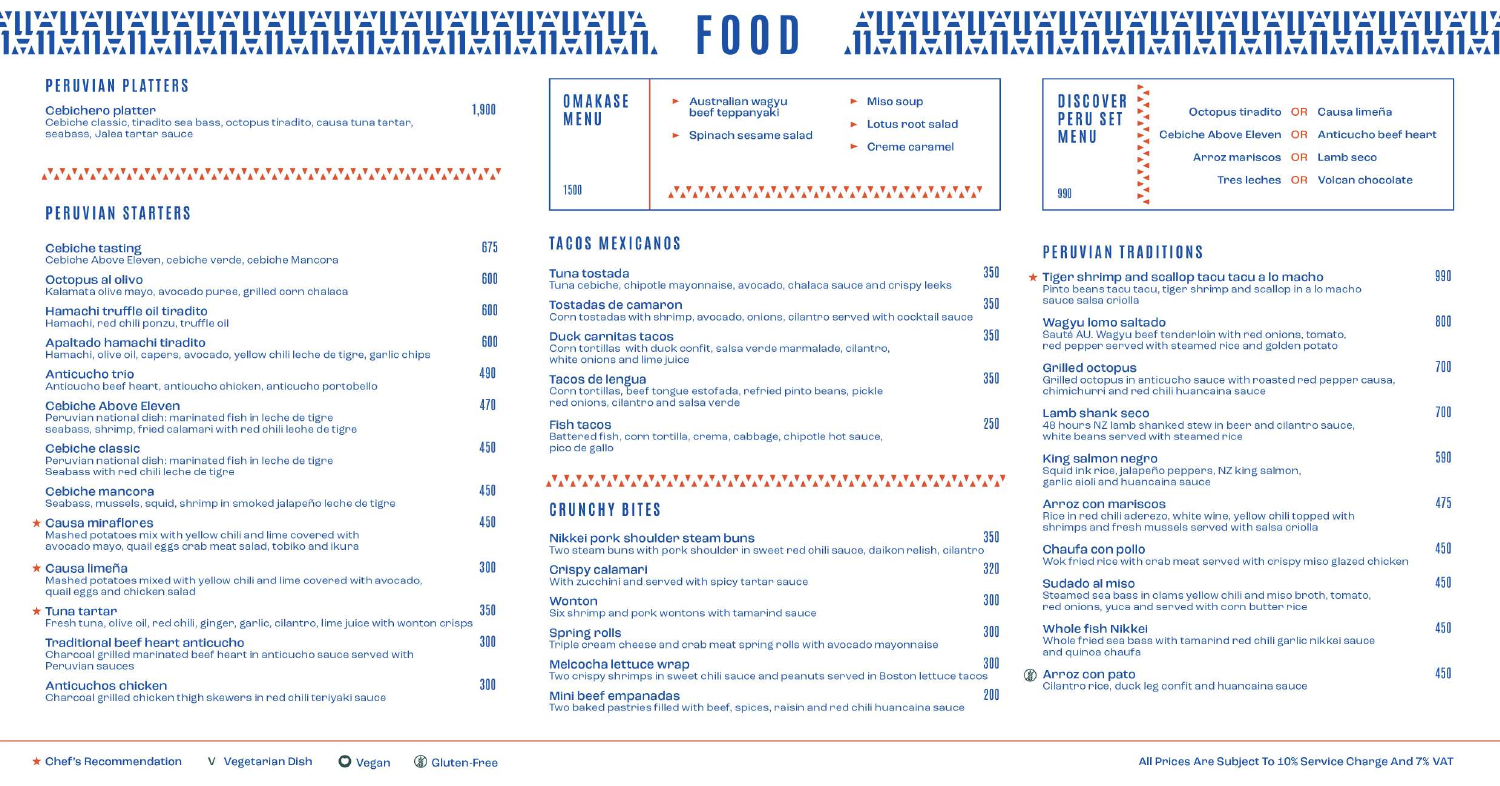| <b>SUSHI ROLLS</b>                                                                                                                                       |     |
|----------------------------------------------------------------------------------------------------------------------------------------------------------|-----|
| Wagyu beef roll<br>Wagyu beef, special kancy sauce, japanese cucumber and garlic                                                                         | 900 |
| $\star$ Acebichado tuna roll<br>Tuna, shrimp, avocado with acebichado sauce                                                                              | 590 |
| Salmon foie gras roll<br>Salmon, foie gras, Philadelphia cream cheese, japanese cucumber, avocado and tobiko                                             | 550 |
| California roll<br>Shrimp, crab meat, avocado, tobiko and tamagoyaki with mayonnaise                                                                     | 540 |
| $\star$ Club sandwich roll<br>Salmon, tuna, avocado, Philadelphia cream cheese, japanese cucumber and tobiko<br>with spicy mayonnaise and teriyaki sauce | 540 |
| Salmon kancy roll<br>Salmon, shrimp tempura, japanese cucumber, tobiko, kanikama and miso                                                                | 540 |
| Salmon kancy crab roll<br>Soft shell crab, salmon, tobiko, kanikama, japanese cucumber and avocado                                                       | 450 |
| Salmon & shrimp tempura roll<br>Salmon, shrimp tempura, Philadelphia cream cheese, avocado, japanese cucumber<br>and tobiko                              | 450 |
| Salmon cream cheese roll<br>Salmon, Philadelphia cream cheese, avocado, japanese cucumber with teriyaki sauce                                            | 450 |
| Salmon anticucho roll<br>Salmon aburi in anticucho sauce and chimichurri                                                                                 | 450 |
| Salmon mozzarella roll<br>Salmon, mozzarella, basil, tomato and olive oil                                                                                | 450 |
| Crispy sea roll<br>Shrimp tempura, tobiko, avocado, japanese cucumber and spicy miso with mayonnaise                                                     | 380 |
| <b>Spider roll</b><br>Crunchy soft-shell crab, tobiko with mayonnaise and teriyaki sauce                                                                 | 380 |
| Salmon teri aburi roll<br>Salmon, tobiko with mayonnaise and teriyaki sauce                                                                              | 380 |
| Ebi furai roll<br>Ebi furai tempura, Philadelphia cream cheese, kanikama poko, avocado,<br>hiyashiwakame                                                 | 350 |
| <b>Volcano</b> roll<br>Shrimp, kanikama poko, japanese cucumber, tamagoyaki, tempura shrimp<br>and tobiko                                                | 350 |
| <b>Baja California roll</b><br>Chipotle mayonnaise, fried fish, pico de gallo, avocado, cabbbage Spicy fish roll                                         | 350 |
| <b>Spicy fish roll</b>                                                                                                                                   | 350 |

**Tuna toro** 2 pieces

Tuna otoro 800 3 pieces Tuna chutoro  $\overline{750}$ 

Botan ebi 600 2 pieces

#### **NUXILI**<br>171171 IEAN I EAN I EAN I EAN I EAN.<br>2011 - An Dealltach I an I **FOOD Ally IYA** IKYII Щ A <u>W</u> **W** IYAY IIYA W 151 **IFA REA** IEILEI I E.I **INSA**  $\sqrt{-1}$

### **PLANT BASED**

Salmon 400 5 pieces Salmon Belly 400 5 pieces Octopus 360 5 pieces Sashimi salad 350 Seabass 280 5 pieces Shime Saba 200 5 pieces



| V Vegetarian cebiche<br>Hearts of palm, avocado, tomatoes, japanese cucumbers, cilantro,<br>sweet potatoes, red onions, corn chips in red chili leche de tigre                | 450 |
|-------------------------------------------------------------------------------------------------------------------------------------------------------------------------------|-----|
| V Avocado salad<br>Mixed lettuce, cherry tomatoes, carrots, white onions, cucumbers,<br>and half avocado sesame seeds dressing                                                | 350 |
| V Quinoa salad<br>Black and white quinoa, cucumbers, tomatoes, carrots, cilantro, corns,<br>green peppers, iceberg lettuce, pepitas, chipotle dressing served with corn chips | 350 |
| <sup>v</sup> Veggiepapa<br>Golden potatoes, yuca frita, boliyuca, patacones, sweet potato fries<br>with red salsa with criollo pepper served with chimichurri and guacamole   | 350 |
| y Whole roasted cauliflower<br>Whole cauliflower grilled on kamado grill and marinated in spices served with<br>anticucho sauce and cheese sauce                              | 300 |
| v O Portobello mushroom anticucho<br>Grilled in anticucho sauce served with chimichurri and red salsa with criollo pepper                                                     |     |

#### www.www.www.www.www.www.www.www

All Prices Are Subject To 10% Service Charge And 7% VAT

| Sushi platter<br>14 pieces                                                                                          | 800   | Sashimi platter<br>10 pieces | 800   |
|---------------------------------------------------------------------------------------------------------------------|-------|------------------------------|-------|
| Sushi platter<br>26 pieces                                                                                          | 1,400 | Sashimi platter<br>18pieces  | 1,250 |
| Matsuei Sashimi platter<br>Tuna otoro, tuna akami, hamachi, salmon, bota ebi, Ikura,<br>tuna otoro maki, silverfish |       |                              | 2,200 |
| Edo sashimi platter<br>Tuna chutoro, salmon, hamachi, amaebi, tuna akami, hotate,<br>Ebi tempura                    |       |                              | 1,500 |
| Kaikan sashimi platter<br>Tuna akami, hamachi, shime saba, salmon maki, salmon crispy skin                          |       |                              | 800   |
|                                                                                                                     |       |                              |       |

| Tuna chutoro<br>2 pieces  | 550      | <b>Botan</b> ebi<br>2 pieces | 400                 |
|---------------------------|----------|------------------------------|---------------------|
| <b>Hotate</b><br>2 pieces | 500      | Amaebi<br>2 pieces           | 250                 |
| Hamachi<br>2 pieces       | 500      | Shime saba<br>2 pieces       | 200                 |
| ∡V∡V∡V∡V∡V∡               | VAVAVAVA |                              | <b>MARKA ALAMAN</b> |
| <b>SASHIMI</b>            |          |                              |                     |
| <b>Hotate</b>             | 800      | Salmon                       |                     |

5 pieces

3 pieces

Hamachi 520 5 pieces

Tuna akami 450 5 pieces

Amaebi 450 5 pieces

#### **WW YAY MAY** IYAY I **EXHIMAL** IKYHYYH IM E NET **IFAI** I.C. IE.

| Tuna toro<br>2 pieces         | 700 | Foie gras<br>2 pieces  | 500 |
|-------------------------------|-----|------------------------|-----|
| <b>Wagyu beef</b><br>2 pieces | 600 | Tuna akami<br>2 pieces | 400 |
| Tuna chutoro<br>2 pieces      | 550 | Botan ebi<br>2 pieces  | 400 |
| Hotate<br>2 pieces            | 500 | Amaebi<br>2 pieces     | 250 |
| Hamachi<br>2 pieces           | 500 | Shime saba<br>2 pieces | 200 |

### **JAPANESE PLATTERS**

#### **NIGIRI**

IEIRI

ICI ICI

**EYIT** 

IE.

烹

YД

IE.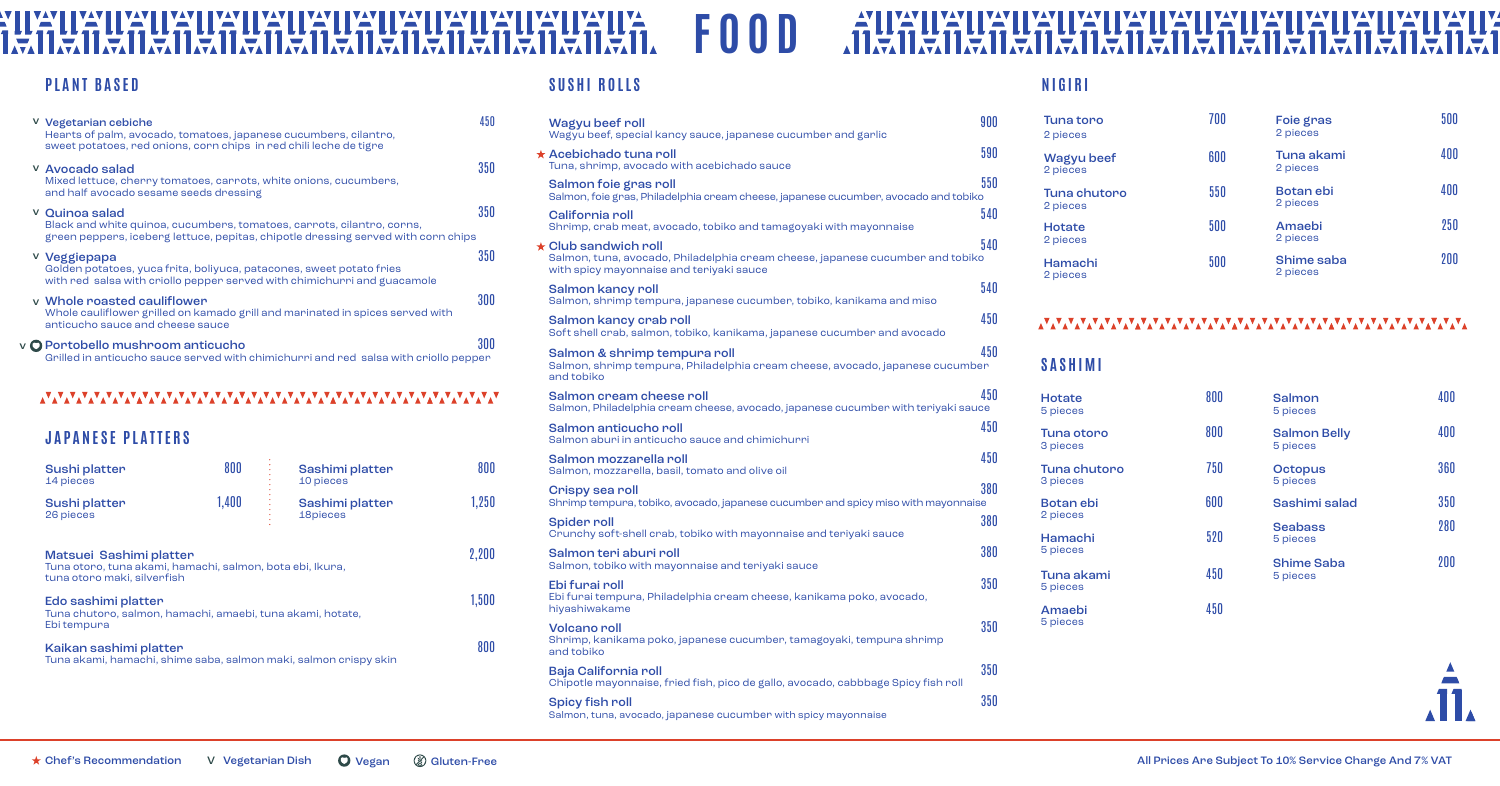#### **AII** UA<br>Mil. **ZALIZALI VALLIZA**<br>(11.<del>2</del>.11.2.11.2.11 **FOOD IIYAY** ALIA ILA ILA W W **YA'II** <u>w</u> **IYA** W <u>va</u>y <u>W</u> W Ξ 凛 意 IE 凛 蔰 蔰

#### **DESSERTS**

| Peruvian alfajor<br>Biscuit sable filled with dulce de leche                               | 200 |
|--------------------------------------------------------------------------------------------|-----|
| <b>Tres leches</b><br>Vanilla genoise soaked in three milks topped with whipping cream     | 200 |
| Basque burnt cheesecake<br>Cream cheese, cream and vanilla                                 | 200 |
| Oreo chocolate cheesecake<br>Belgian dark chocolate, cream cheese and oreo cookie          | 200 |
| Volcán de chocolate<br>Chocolate fondant served with chocolate sauce and vanilla ice cream | 200 |
| <b>Creme caramel</b><br>Caramel custard served with a layer of caramel sauce               | 150 |

#### 

## **COFFEE & TEA**

| <b>Irish Coffee</b> | 350 |
|---------------------|-----|
| Latte               | 130 |
| Cappuccino          | 130 |
| Americano           | 120 |
| <b>Espresso</b>     | 110 |
| <b>Hot tea</b>      | 100 |

### **LIQUEUR, APERITIF & DIGESTIF**

| Absinthe Bohemian / Parisienne | 590 |
|--------------------------------|-----|
| <b>Fernet-Branca</b>           | 370 |
| <b>Beermouth</b>               | 350 |
| <b>Tio Pepe Sherry</b>         | 290 |
| <b>Grand Marnier</b>           | 290 |
| <b>Amaro Montenegro</b>        | 290 |
| Kahlua                         | 260 |
| <b>Baileys</b>                 | 260 |
| Campari                        | 260 |
| <b>Amaretto Disaronno</b>      | 250 |
| Jägermeister                   | 240 |
| <b>Ricard</b>                  | 240 |
| Martini Dry / Rosso / Bianco   | 220 |
| <b>Malibu</b>                  | 200 |
| <b>Southern Comfort</b>        | 200 |
| <b>Sambuca</b>                 | 200 |
| <b>Aperol</b>                  | 200 |
| Limoncello                     | 200 |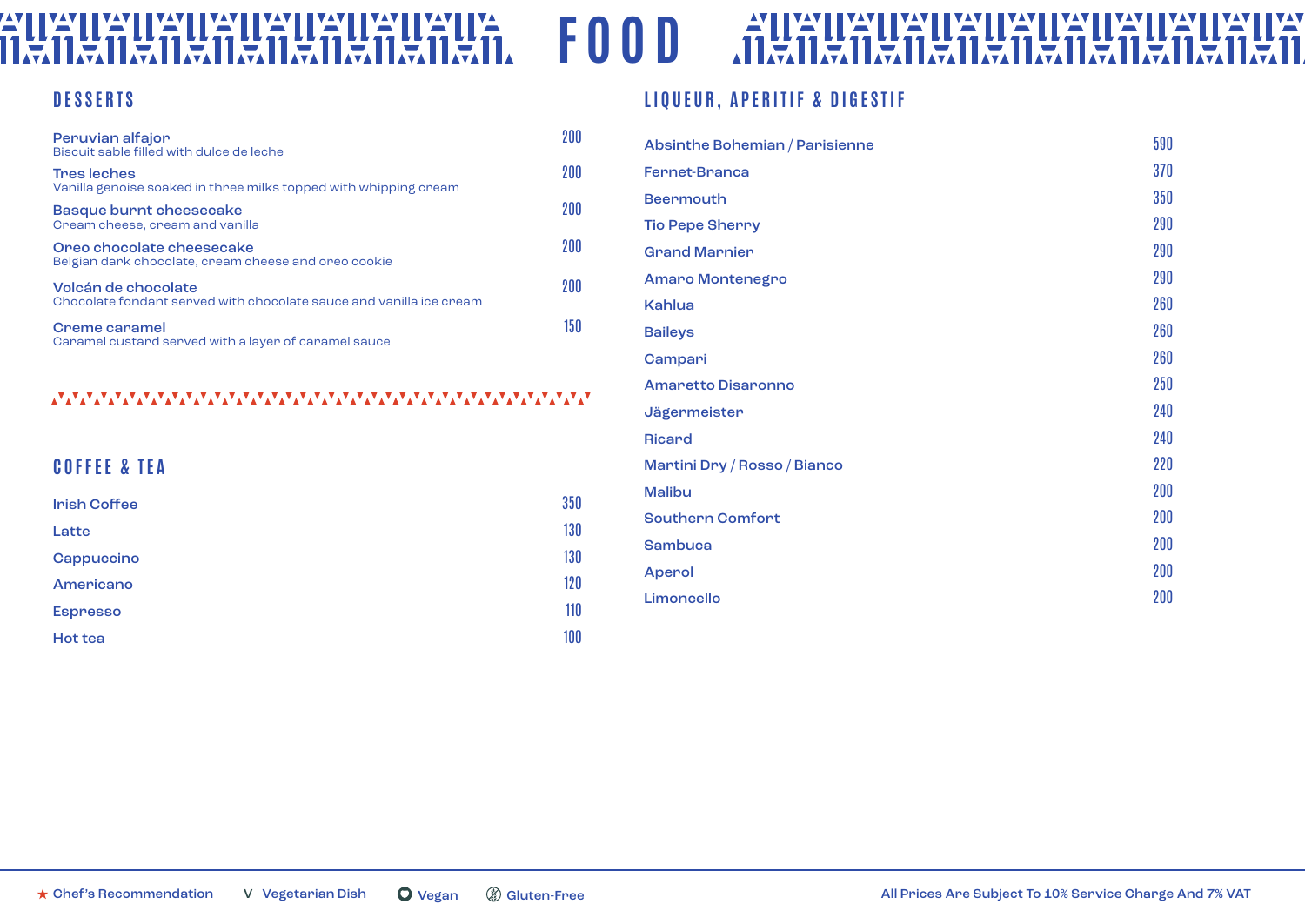# **WALKILLY EGETARIAN ALKILLY**

## **MAIN COURSE**

#### JERSEN KRISTINISTIK IN STRUKTURINING KRISTINING IN DIE KRISTINING IN DIE KRISTINING IN DIE KRISTINISTIK IN DIE **OUINOA SALAD 350THB VEGETARIAN CEBICHE 450THB** Black and white quinoa, cucumbers, Hearts of palm, avocado, tomatoes, japanese cucumbers, cilantro, tomatoes, carrots, cilantro, corns, green sweet potatoes, red onions, corn chips peppers, iceberg lettuce, pepitas, chipotle in red chili leche de tigre dressing served with corn chips 300THB 450THB **CAUSA VERDE OLINOTO** Mashed potatoes mix with vellow chili Creamy quinoa with sautéed seasonal and lime covered with avocado, carrots vegetables in soya sauce and asparagus salad **450THR OUINOA CHAUFA WHOLE ROASTED** 300THB Wok sautéed quinoa and rice with asparagus, broccoll and cauliflower **CAULIFLOWER** served with red chili sauce Whole cauliflower grilled on kamado grill maninated in spices served with anticucho **450THR** sauce and creamy cauliflower sauce **VEGETABLES SALTADO** Red onlons, baby corns, red peppers, PORTOBELLO MUSHROOM **300THB** sweet potatoes and potatoes in soya sauce **ANTICUCHO** served with corn rice Grilled in anticucho sauce with **VEGGIE PAPA 350THB** chimichunni and red chili criollo Golden potatoes, yuca frita, bollyucas, **GREEN CEBICHE TOSTADA 300THB** patacones, sweet potato fries with red chili criollo served with chimichurri and Corns, avocado, tomatoes, cilantro, guacamole red onions, ialapeños cebiche served in corn tostadas CALIFORNIA TACO **350THR** Sautéed vegetables in soya sauce and **GRILLED EGGPLANT TACO 300THB** garlic in flour tortillas with chimichurri. Flour tontillas, grilled eggplant. avocado and pico de gallo Tahini sauce, parsley and tomato salsa **350THB** AVOCADO SALAD POTATO AND COCONUT **250THB** Mixed lettuce, cherry tomato, carrots, SOUP white onions, cucumbers, avocado, sesame seeds dressing Ginger, potatoes and coconut cream